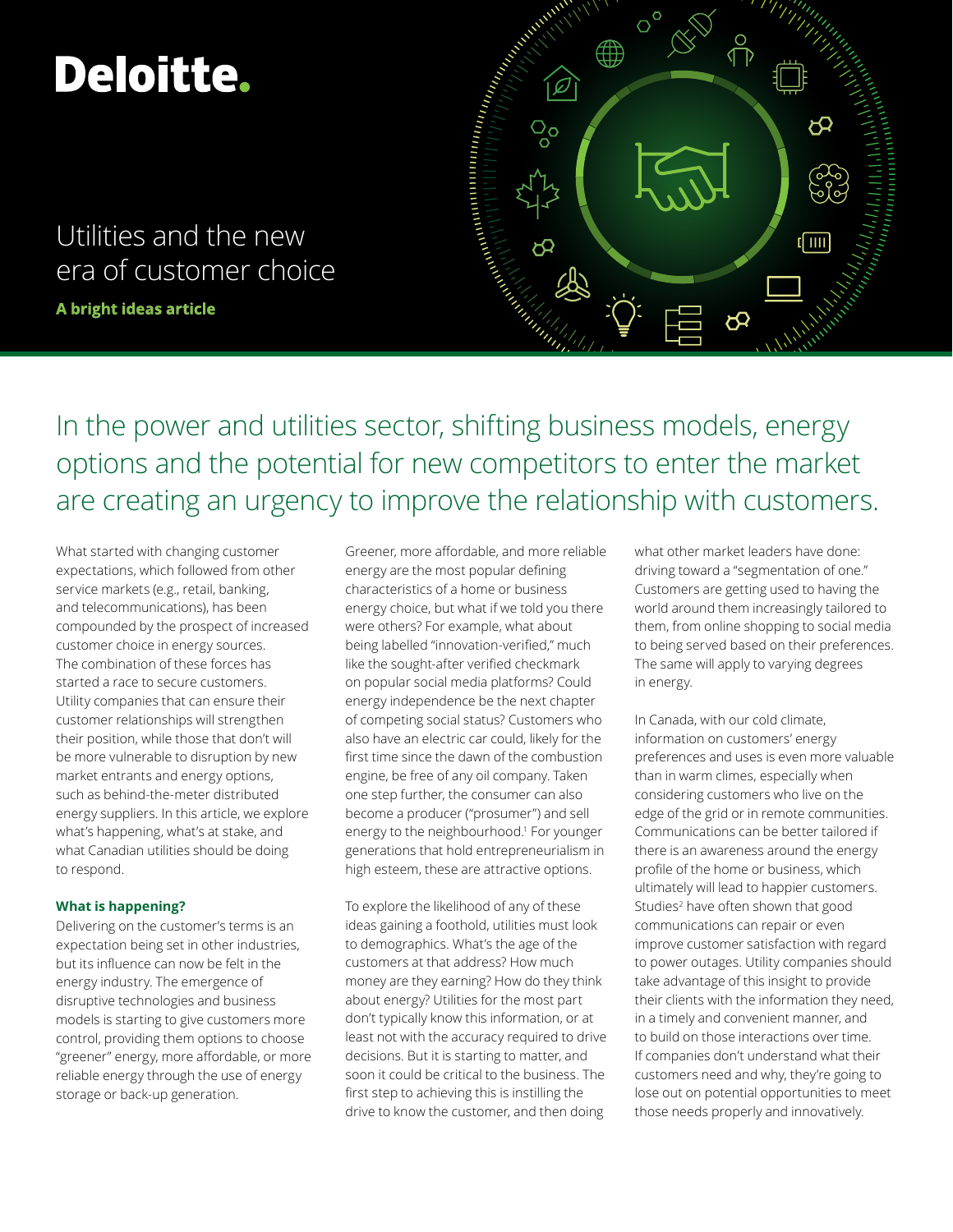## **What utilities should do next**

The pursuit of operational excellence continues to be a good place to drive value, as are new products and services, as well as introducing new ways to engage with customers, which all build toward good customer experiences. Ensuring customers value these new products and services is important, though, so it's imperative to plan based on real customer insights, and to revisit the plan continually with refreshed information:

## **Know the customers (research, segmentation, personas)**

The logical place to start is by listening to customers and gleaning key insights from their data; perform deep ethnographic research and strive to really understand what they value. Ensure there is a repository for that information (e.g., customer relationship management program) and that the data it stores can evolve over time in an organized way. Tracking this data will give the organization a chance to make sense of where trends, such as distributed energy adoption, are accelerating. This is where customer segmentation and personas can be employed, to help delineate the demographics and build narratives around the customer groups to understand where behaviours are shifting, how fast, and why.

## **Know the customers' journeys (moments that matter)**

Customer journeys enable an important understanding of the key touchpoints and milestones each utility has with its customers. For each customer segment, identifying the two or three critical points that can make or break the experience in the end-to-end journey is critical. The playbook to improve the understanding of these "moments that matter" is straightforward enough, and because it has been used by adjacent industries, such as telecommunications, it doesn't need to be built from scratch—it just needs to be tailored. As utilities improve their performance in these moments that matter, the information and trends will become clearer and result in better data-driven decision-making to improve customer experience.

## **Craft customer strategies**

Using the base set of knowledge of their customers, companies can craft customer strategies that integrate (or drive) broader corporate strategy. Such strategies for the utilities sector should look to set the service expectations for the different segments and plot near-term and long-term actions to enhance customer satisfaction. Much like corporate strategy, this can no longer be done in five-year intervals; it should be evolved and refreshed on an annual basis.

## **Drive and embed customer insights**

With a foundation of customer information and understanding in place and an initial strategy in play, utilities can monitor and derive insights from the analysis of the data collected. With time, these insights will increasingly make their way into what the business is doing for marketing, for operations, even for stakeholder management. At first, business leaders will review the insights to make decisions, but in the future these decisions will become more automated. Everything the utility does can and should be improved through better information about what customers are experiencing and how their services are performing.

## **Consider new products and services**

Armed with credible insights, utility companies will be able to adjust corporate strategy and introduce or adjust products and services to meet the changing needs of their customers. This is a key point for utilities: it's where their understanding of their customers will have an important influence on the strategies and operational business models they employ to remain ahead of potential industry disruption.

## **Connect customer information to operations and value creation**

With grid modernization and the growing adoption of new technologies, such as electric vehicles (both fleet and consumer), renewables, and self-generation and storage options, utilities will increasingly have the ability to deploy long- and shortterm planning and load balancing in ways that better serve their customers.

To ensure a reliable electricity supply, for instance, they can employ load management strategies that balance the supply of available electricity on the grid with customer demand. Another example is that instead of increasing the supply of electricity to meet peak usage demands, they can take steps to lower demand at peak times.

This idea can be expanded further; depending on the context, control of the grid also provides new possibilities to increase revenue. For example, if utilities could control load while balancing or peaking supply, they would have additional opportunities for arbitrage when exporting power (i.e., dynamically control domestic power demand and supply to maximize export at peak times). This is not new thinking, but the temporal aspect and potential for value creation has evolved.

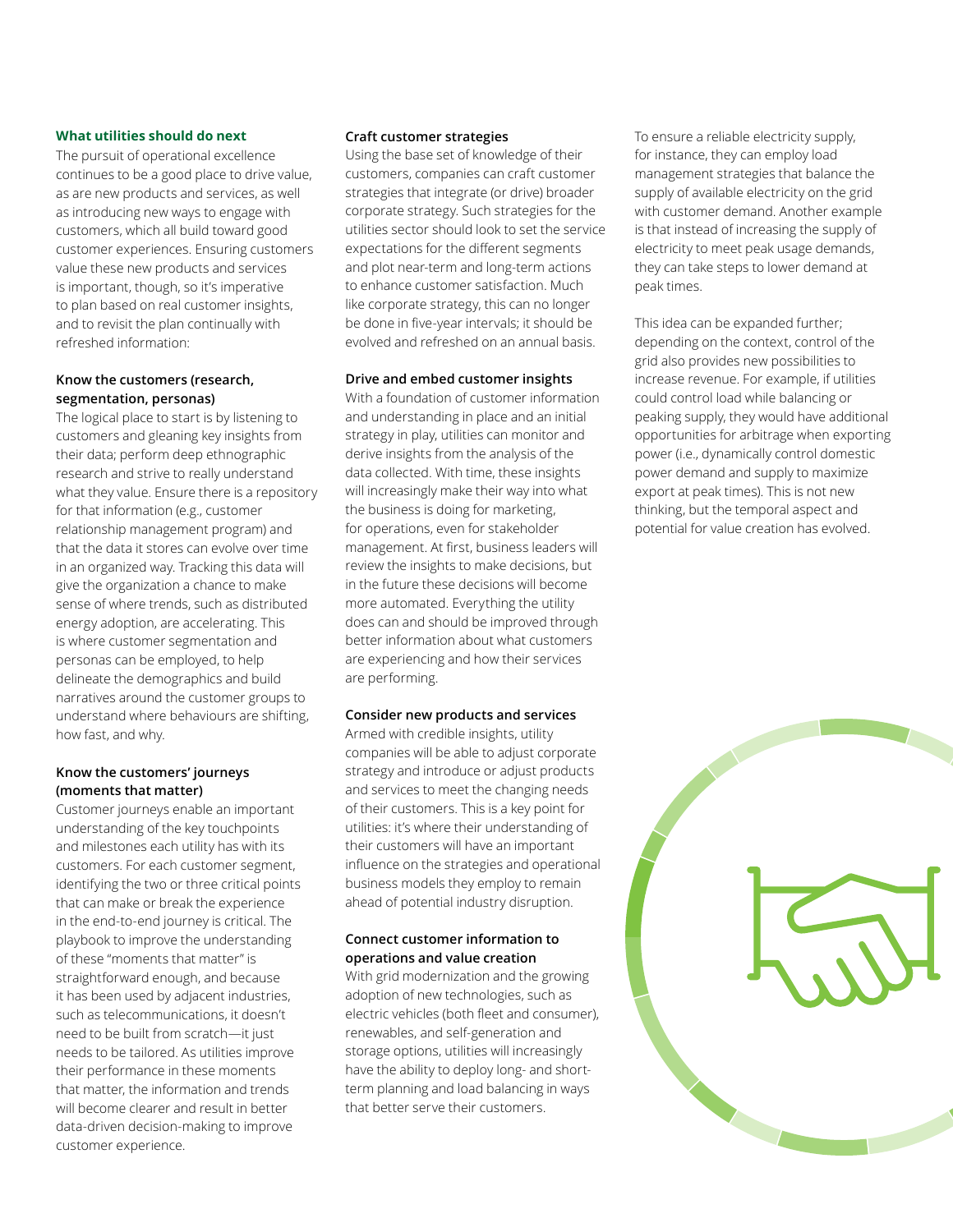#### **Summary**

In other industries, disruption has driven customer demand for new options. In response, these industries have successfully transformed by putting customers at the centre of their operation and finding ways to learn and serve them differently, often developing unique and/or personalized experiences that reflect the core needs of each customer segment.

This has enabled their continued relevance with their customers and minimized the risks of disruption, all the while delivering growth.

Customers in the power and utilities sector are not unique in this respect. Therefore, as seen in other industries, the race to satisfy the customer is on.

#### **The path toward a connected series**

This article is part of a series that explores the issues facing stakeholders in the energy ecosystem, the options available to them, and case examples of what others both in and out of the sector are doing. Topics for *Bright ideas: New perspectives on the future of Canada's power sector* include: assessing strategic risk and making smart choices; energy transition through innovation and digital transformation; the impact of the evolving customer lens; energy transition and operational implications; and the cyber risk implications of energy transition.

We hope that you will join us in the conversation.

# **Contact**

## **Andrea Bastin**

Partner, Consulting Deloitte Canada [anbastin@deloitte.ca](mailto:anbastin@deloitte.ca)

## **Acknowledgement**

## **Rob Saunders**

Senior Manager, Consulting Deloitte Canada

1. Deloitte, "Exploring the utility customer of the future: Learn about the changing utility customer [experience", https://www2.deloitte.com/us/en/pages/energy-and-resources/articles/utility-customer](https://www2.deloitte.com/us/en/pages/energy-and-resources/articles/utility-customer-experience-insights.html)experience-insights.html accessed February 11, 2021.

2. [JD Power, "Business Customer Overall Satisfaction with Electric Utilities Climbs", 13 November 2019, https://](https://www.jdpower.com/business/press-releases/2019-electric-utility-business-customer-satisfaction-study) www.jdpower.com/business/press-releases/2019-electric-utility-business-customer-satisfaction-study accessed February 1, 2021.